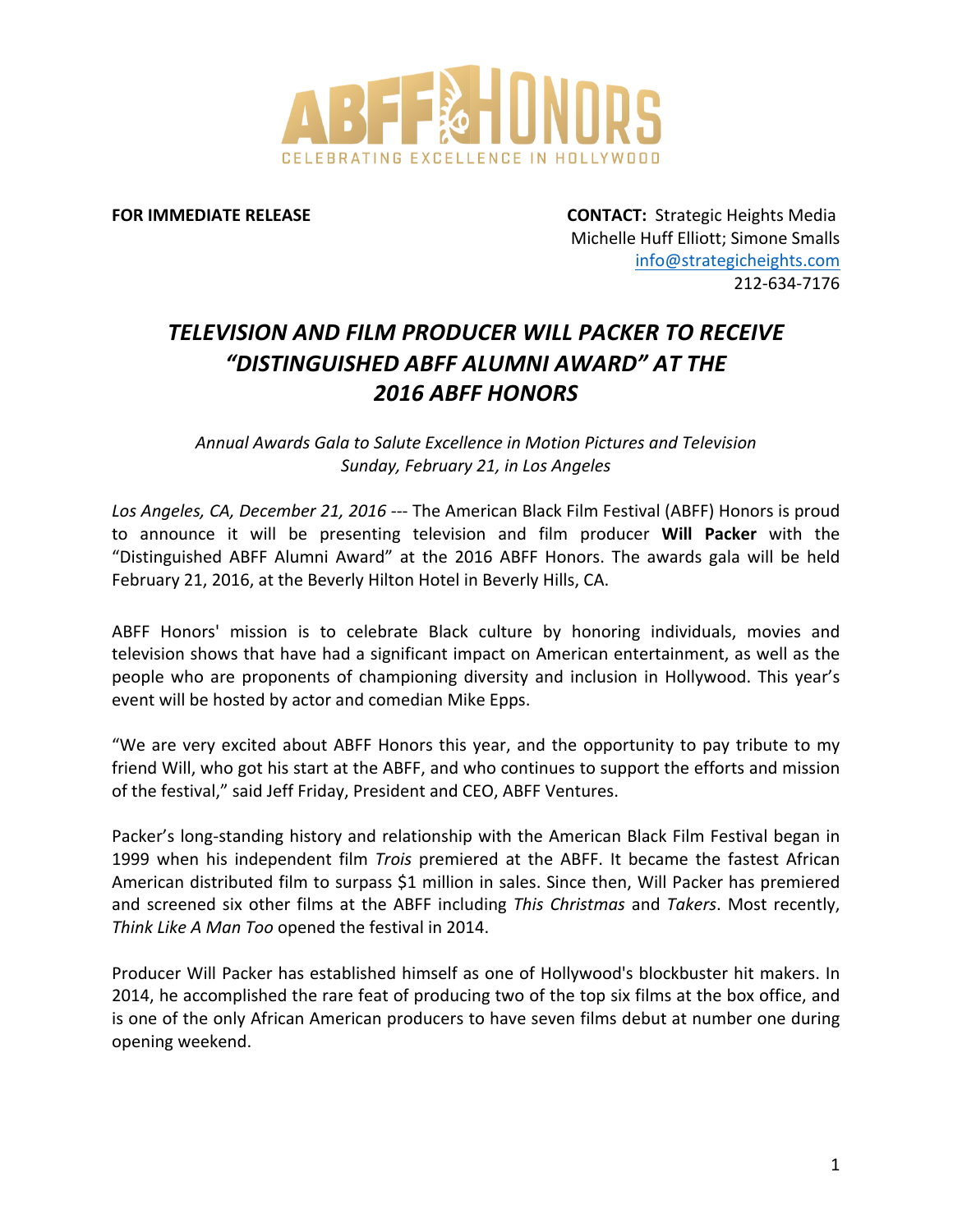In 2013, Packer signed first-look production deals with Universal Pictures and Universal Television. Under both deals he develops new projects for the studios under his Will Packer Productions company.

His most successful film to date is *Ride Along*, starring Ice Cube and Kevin Hart, that debuted number one at the box office in 2014, with record-breaking receipts totaling over \$48 million during the Dr. Martin Luther King Jr. Day holiday weekend opening of the film, making it one of the biggest January opening box office tallies of all time. The film also went on to be number one at the box office for three consecutive weeks and grossed over \$154 million worldwide. Packer also executive produced the box office hit *Straight Outta Compton*, which has grossed over \$200 million to date and is the highest grossing music biopic on record.

Packer's number one films also include *No Good Deed* (2014), *Think Like A Man Too* (2014), *Think Like A Man* (2012), *Takers* (2010), *Obsessed* (2008) and *Stomp The Yard* (2007). His most recent release this year, *The Wedding Ringer*, starring Kevin Hart and Josh Gad, holds the world record as the #1 R-rated comedy opening in January. His next film, *Ride Along 2*, will debut in theaters on January 15, 2016, followed by *A Meyers Christmas*, that hits theaters November 11, 2016.

Collectively, Packer's films have grossed over \$780 million, making him one of Hollywood's most bankable producers.

Also making a major foray into prime time TV, Packer is the executive producer of two new comedies, *Truth Be Told* (NBC) that premiered in 2015 and *Uncle Buck* (ABC), that will debut in early 2016. Packer is also set to executive produce *Roots*, a remake of one of the most celebrated TV programs of all time as an event series that will air simultaneously on The History Channel, A&E and Lifetime networks in 2017.

ABFF Honors will be one of the highlights of the Hollywood Awards season and Black History Month. The event is produced by ABFF Ventures (a partnership between Film Life and Black Enterprise) in association with de Passe Jones Entertainment. The 2016 ABFF Honors sponsors are Cadillac (Presenting Sponsor) and Prudential (Gold Sponsor).

For more information about the 2016 ABFF Honors, log on to www.AbffHonors.com. Also, follow us on our social media platforms:

Twitter: http://twitter.com/abff Facebook: http://www.facebook.com/pages/American-Black-Film-Festival/47321635722 Instagram: http://www.Instagram.com/AmericanBlackFilmFestival YouTube: https://www.youtube.com/user/ABFFTV/featured Hashtags: #ABFFHonors; #ABFF20